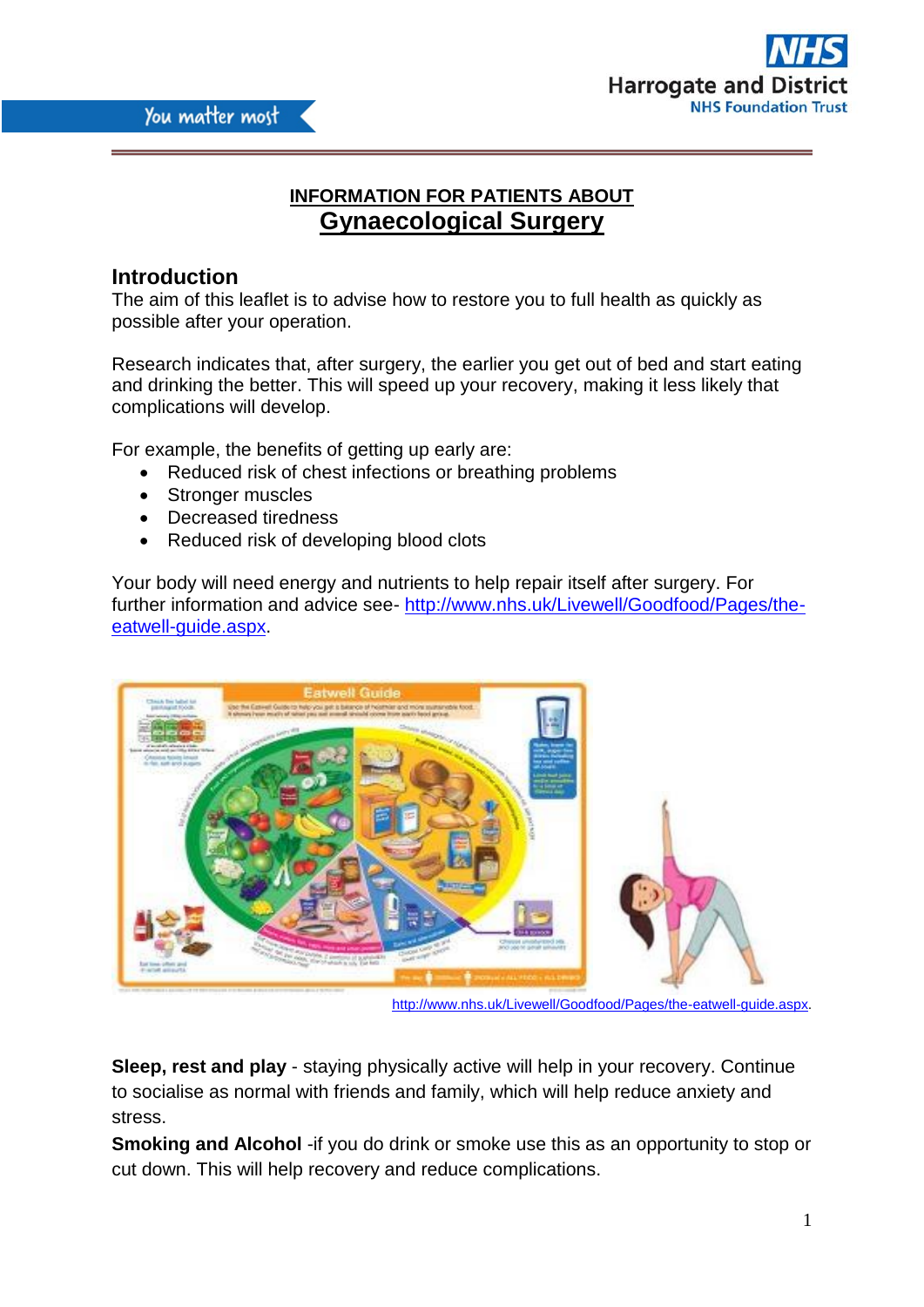

## Goals for Day 0- Day of surgery

- Sit out of bed
- Eat and drink
- Pass urine if catheter removed

# **Breathing exercises**

These exercises are to help relieve nausea, to reduce the effects of the anaesthetic, to aid relaxation and to relieve wind and can help prevent chest infections. Take a deep breath in through your nose, hold for 3 seconds, breathe out, and then repeat 3 times. As you breathe in, make sure you feel your waist expand. Try to do these exercises every hour.

# **Supported cough**

It is important to be able to cough well to clear mucus on your chest. You are very unlikely to harm your stitches or scar when you cough. You will be much more comfortable and able to cough if you support the site of your operation. **Following vaginal incisions-**support the vagina by putting a hand over the pad between your legs to give support as you cough.

**Following abdominal incisions**- Lie in bed with knees bent or in sitting. Support the wound with your hands or a pillow as you cough.

## **Circulation and Lower limb exercises**

You should do the following exercises to maintain blood flow in your veins and prevent blood clots. When resting in bed or sitting in your chair, bend your feet and ankles up and down briskly **for 30 seconds every hour.**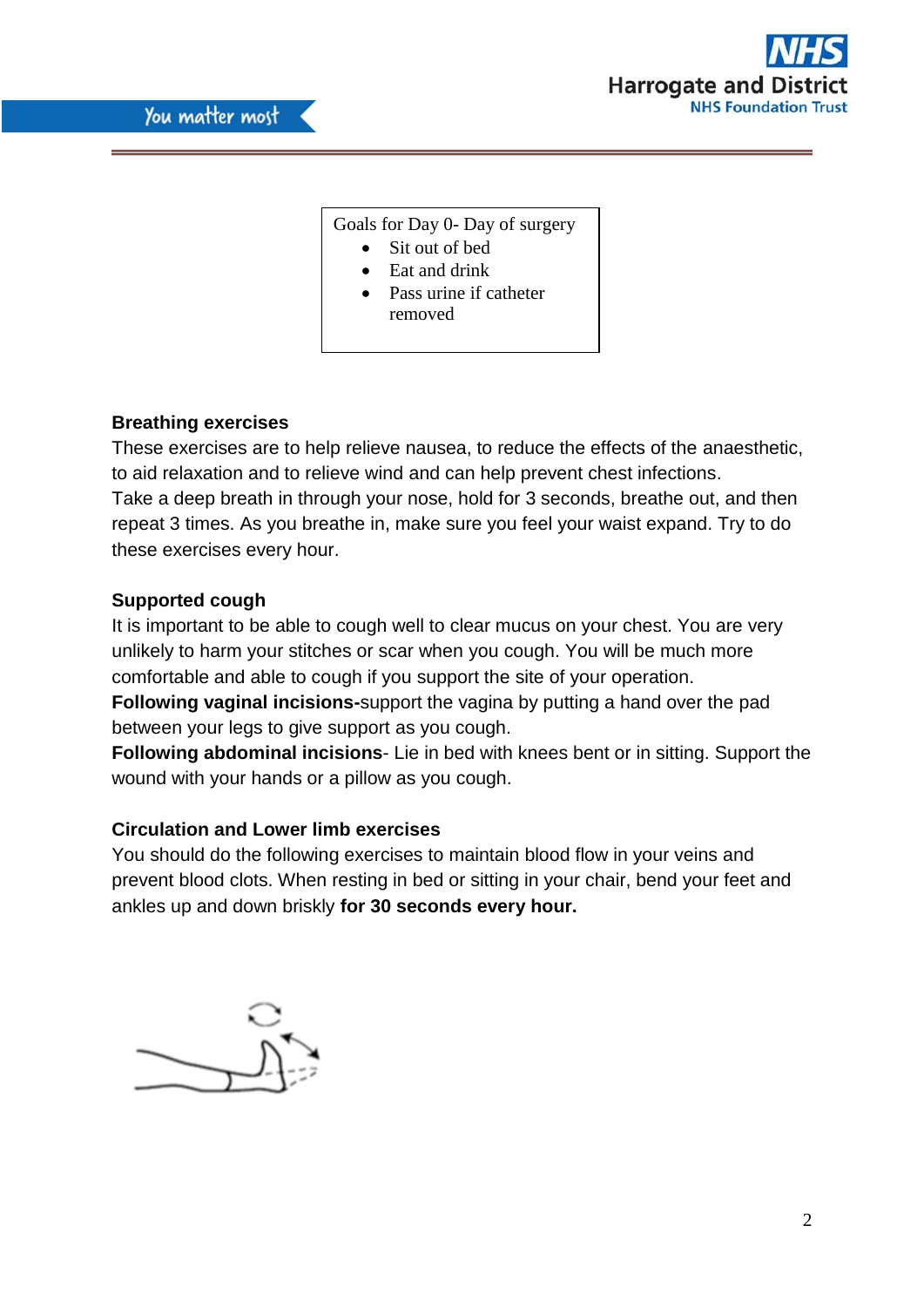

# **Getting in and out of bed**







- 1. Bend your knees and roll onto your side.
- 2. Ease legs over the edge of the bed and push yourself up into a sitting position with your hands.
- 3. When ready push to stand, using your hands and legs, standing tall keeping your back straight will help to prevent backache.

## **What will happen on the first day after my operation? (Day1)**

You will continue to have regular tablets for pain relief if necessary. You may eat and drink as normal. If you still have a drip, this will be removed.

If you have any drains – these will be removed.

Some women have a vaginal pack in place, if so this will also be removed. You will need to tell the nurses if you are having difficulty passing urine.

You should be up and out of bed today for about eight hours. We suggest that this is linked to meal times as you will not be allowed to eat in bed. You should also rest on your bed for at least an hour a day. It is advisable to pace your daily activities. You will need to take a few short walks today, aiming for around 150 metres in total. If you are not sure how far this is then please ask the nurses for advice.

## **Goals for Day 1:**

- Eat and drink as normal
- Pass urine
- Shower and dress in day clothes
- $\bullet$  Walk x 4
- Home if well
- Pelvic floor exercises if catheter removed and passed urine x3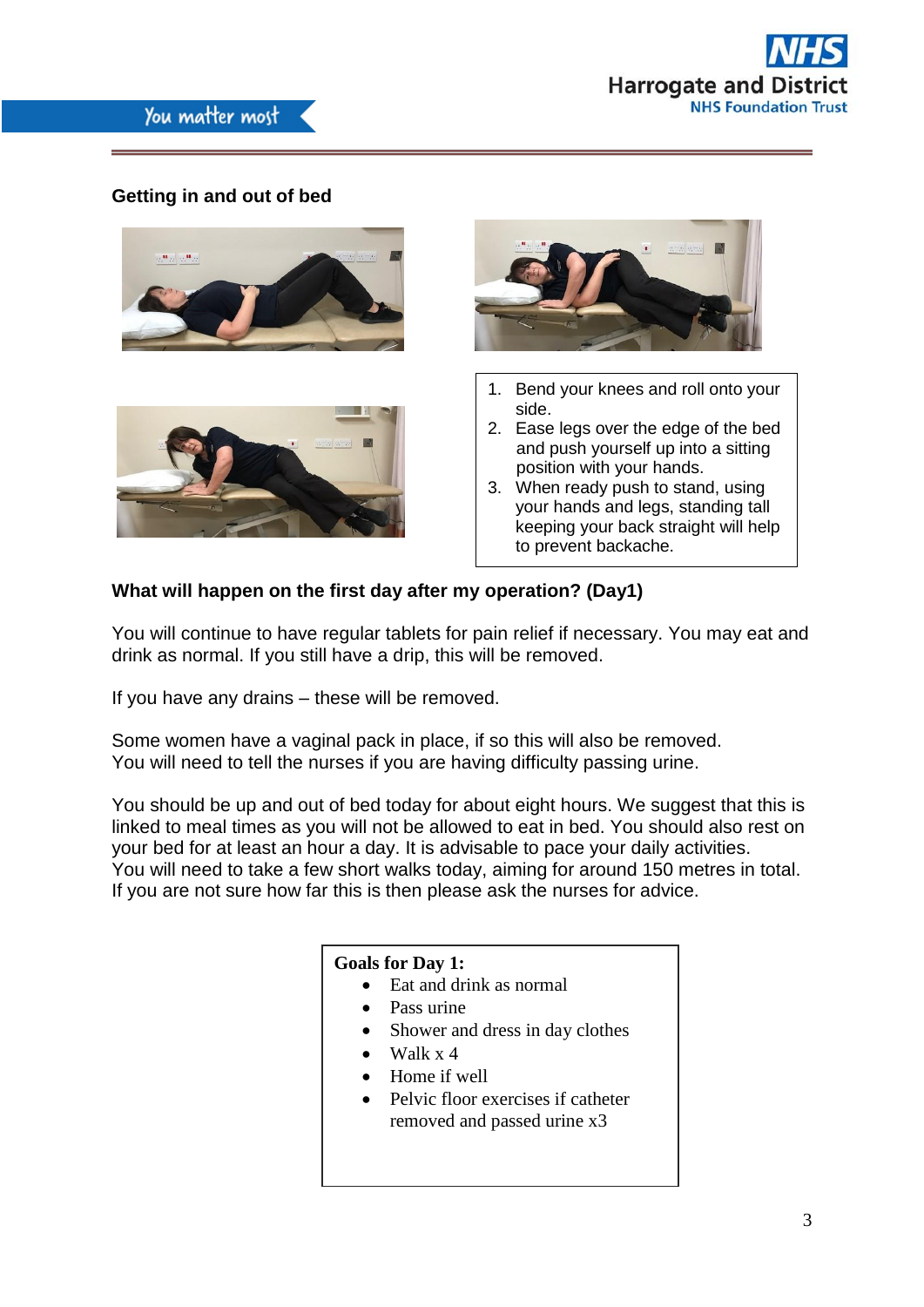

## **What will happen on the second day after my operation? (Day 2)**

If you are still in hospital you will continue to take pain relief medication to ensure your pain is well controlled.

If you experience an increase in pain levels please inform your nurse.

You need to be up and out of bed for eight hours and take regular walks, as on day one.

## **You may be discharged home this afternoon, providing**:

- □ You feel confident about going home
- □ Your pain is well controlled
- □ You are eating and drinking well
- $\Box$  There are no signs of infection in your wound
- □ You are passing wind or have opened your bowels
- □ You are passing urine normally
- $\Box$  You are up and about and carrying out normal activities like

washing, dressing, making drinks, etc.

## **Before leaving the ward?**

You will be given information and contact numbers to ring if you have any problems after going home.

# **Exercises after surgery**

It is important to exercise your abdominal muscles before and after your surgery. They form a natural corset and help to support your back and internal organs. You can start the exercises before your operation and re-commence them one or two days after surgery.

## **Exercise rules:**

Listen to your body. Stop if it hurts and you feel tired. You should be able to breathe and talk while you are doing the exercises.

#### **Abdominal hollowing exercise**

This exercise can be done lying on your back or side, sitting or standing. Gently place your hand below your belly button. Breathe in through your nose. As you breathe out, gently draw in your lower tummy away from your hand towards your back. Aim to hold the tummy muscle in up to 10 seconds repeating 3 times, you may need to build up to this. You should continue to breathe as you hold the contraction. Your upper tummy should remain relaxed. Repeat at least 3-4 times per day or as often as you can.

## **Pelvic Tilts**

Lie on your back, knees bent. As you breathe out draw in your abdominal muscles then tuck your bottom under and flatten your back into the bed. Breath normally and take care not to hold your breathe. Hold this position for 5 seconds and relax. Repeat 10 times 3-4 times daily.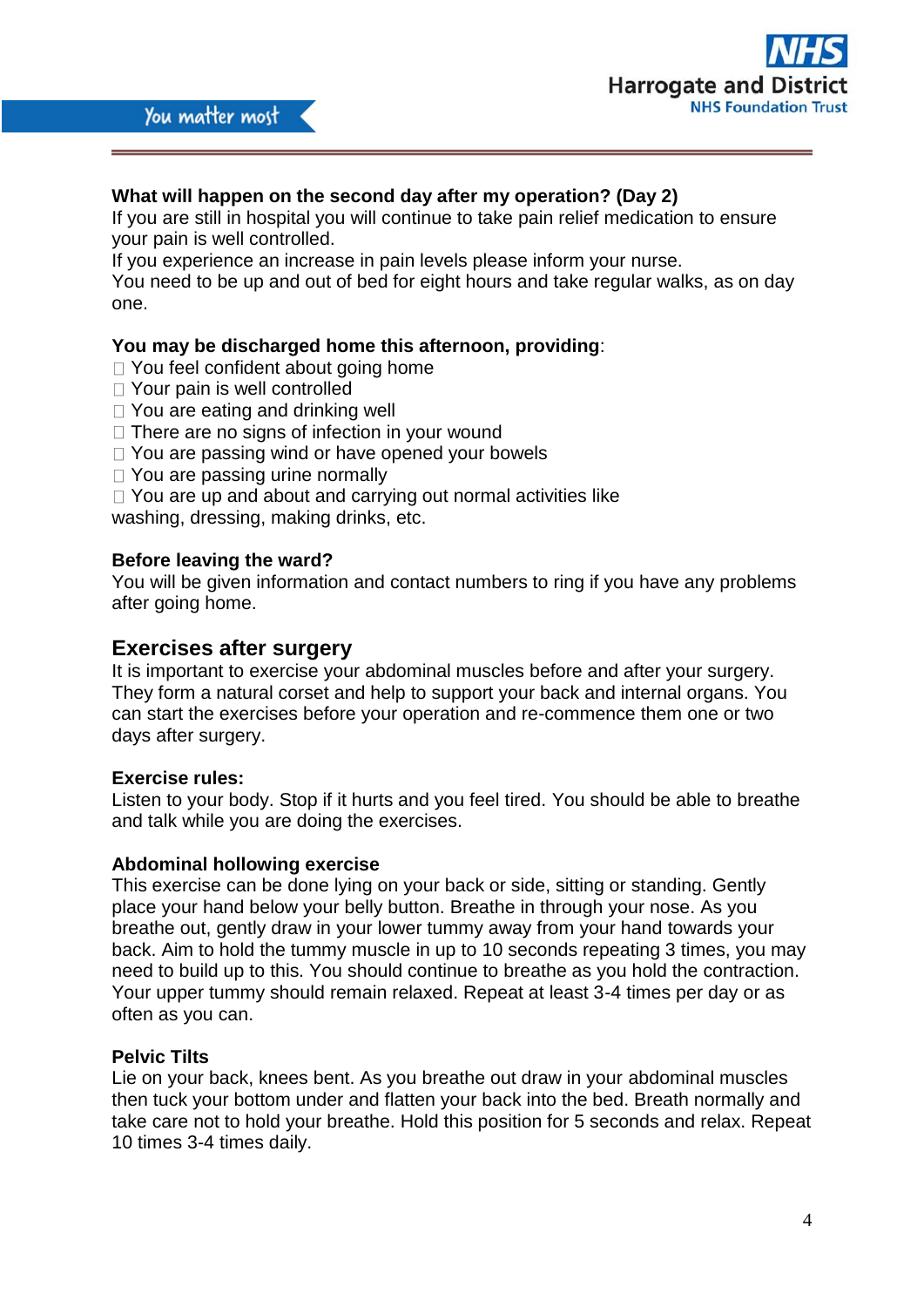

#### **Knee rolling**

Lie with your knees bent and your feet on the bed. Draw in your abdominal muscles as described previously. Gently lower your knees to one side as far as is comfortable. Bring them back to the middle and repeat on the other side. Do this 5 times, 3-4 times a day. This exercise can relieve discomfort and help get rid of wind.



#### **The Pelvic floor**

The pelvic floor forms a sling of muscles, which are attached to the pubic bone at the front of the pelvis and extend to the coccyx (tailbone) at the back. These muscles can become weak due to childbirth, prolapse and post gynaecological surgery. It is important that these muscles regain their strength to carry out their normal functions of preventing incontinence and supporting the pelvic organs (even after having a pelvic floor repair).

#### **You need to exercise them to:**

- · Reduce discomfort and swelling after your operation.
- · Prevent leakage from your bladder or bowel.
- · Help prevent prolapse of pelvic organs.

If you have a catheter in place only start your pelvic floor exercises once your catheter is removed and you have passed urine normally x3 times with no problems.



Diagram copy EMIS and PiP 2006, as distributed on www.patient.co.uk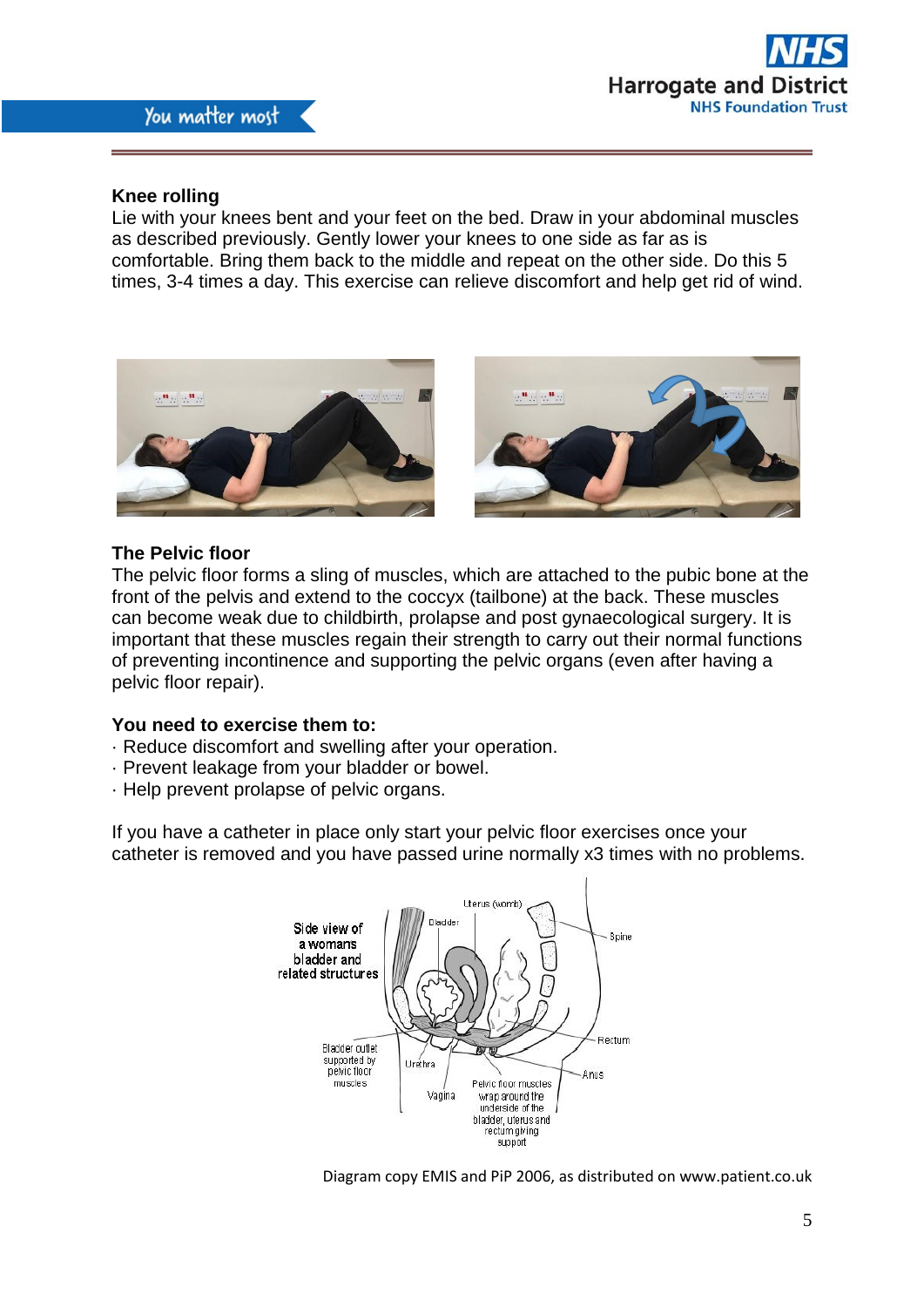

## **How to exercise your pelvic floor muscles**

Pelvic floor muscle exercises should include both long and short squeezes. It is important that you let the muscle relax after each contraction to prevent any pelvic floor dysfunction.

# **Exercise 1**

**Step 1**

Sit, stand or lie comfortably with your knees slightly apart.

## **Step 2**

Gently breathe in to prepare and, as you breathe out, tighten the muscle around your back passage as if you are trying to stop yourself from passing wind, now slowly tighten the muscles around your front passage as if you are trying to stop yourself passing urine; lift up from back to front and hold.

Aim to hold both back and front pelvic floor muscles tight for 5-10 seconds (without holding your breath). Fully relax your pelvic floor muscles for 4 seconds and aim to repeat up to 10 times. Avoid tightening your buttocks and squeezing your legs together. You should feel your lower abdomen draw in slightly.

## **Exercise 2**

#### **To perform the short squeezes**

In the same position as before tighten your back and front pelvic floor muscles for a short strong squeeze followed by relaxing the muscles fully.

Aim to build up to 10 short squeezes up to 3 to 6 times per day. Make sure you are breathing normally throughout the exercise.

#### **Aim to repeat both long and short squeezes 3-6 times a day**

**Your starting point-** this is the maximum number of seconds you can hold your contraction for (up to 10 seconds) and the maximum times you can repeat this (up to 10 repetitions). Build up your exercise routine gradually and you should notice an improvement in the first three months (this can sometimes take longer). Aim to progress the position you do your exercises in progressing from lying to sitting to standing and, over time, practise them whilst doing activities such as walking. Make sure you are fully relaxing your pelvic floor muscles between squeezes. Keep practising your pelvic floor muscle exercises twice a day to maintain the improvement.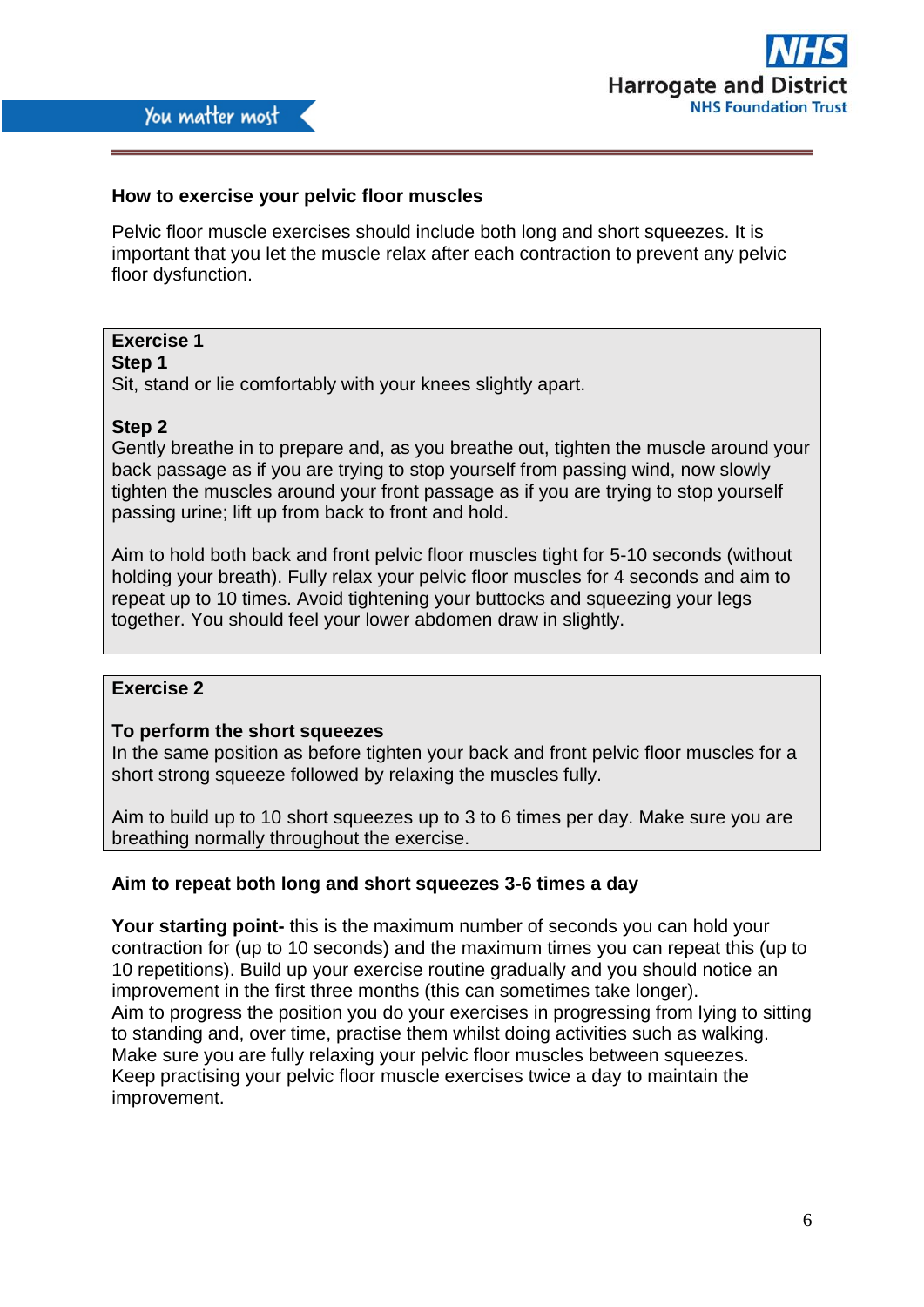

## **Tips to remember to exercise:**

 Try to make the exercises part of your daily routine. Perhaps doing them at the same time as another activity: brushing your teeth / when washing your hands/ after emptying your bladder sat on the toilet.

Please do not practise by stopping your urine flow as this may lead to bladder problems.

#### **Additional suggestions:**

- Try downloading an app on your phone e.g. NHS squeezy app
- Put a reminder on your phone

# **Going to the toilet**

After surgery you may have a catheter to drain your bladder for a few days. Once it is removed and you first attempt to pass urine, sit on the toilet, lean forwards and relax. If you have any difficulty, inform your nurse.

## **Passing urine**

Sometimes after surgery you may feel that your bladder is not emptying fully, this usually improves with time. It is worth checking the colour of your urine – if you are well hydrated you should be passing straw coloured urine, if you find that your urine is darker it may be a sign that you are dehydrated and need to drink more. If you feel you are not emptying your bladder fully or you have excessive stinging, please see your GP.

#### **Your bowels**

Your bowel habits may change after surgery – you may become constipated, or have loose stools.

Make sure you eat regular meals three or more times a day, drink adequate amounts (2000ml or around four pints of fluid per day) and take regular walks during the first two weeks after your operation.

If constipation lasts for more than three days, a laxative is advised.

When having a bowel movement, you may find it more comfortable to hold a wad of toilet paper or a sanitary pad firmly in front of the back passage. It is important that you sit with your knees above your hips, feet resting on a foot stool, and that you do not strain. Breathing out will help you to relax.

Do not be afraid of opening your bowels. Go when vou get the urge to avoid constipation.  $\vert$ 



https://www.bladderandbowel.org/help-information/resources/toilet-positions/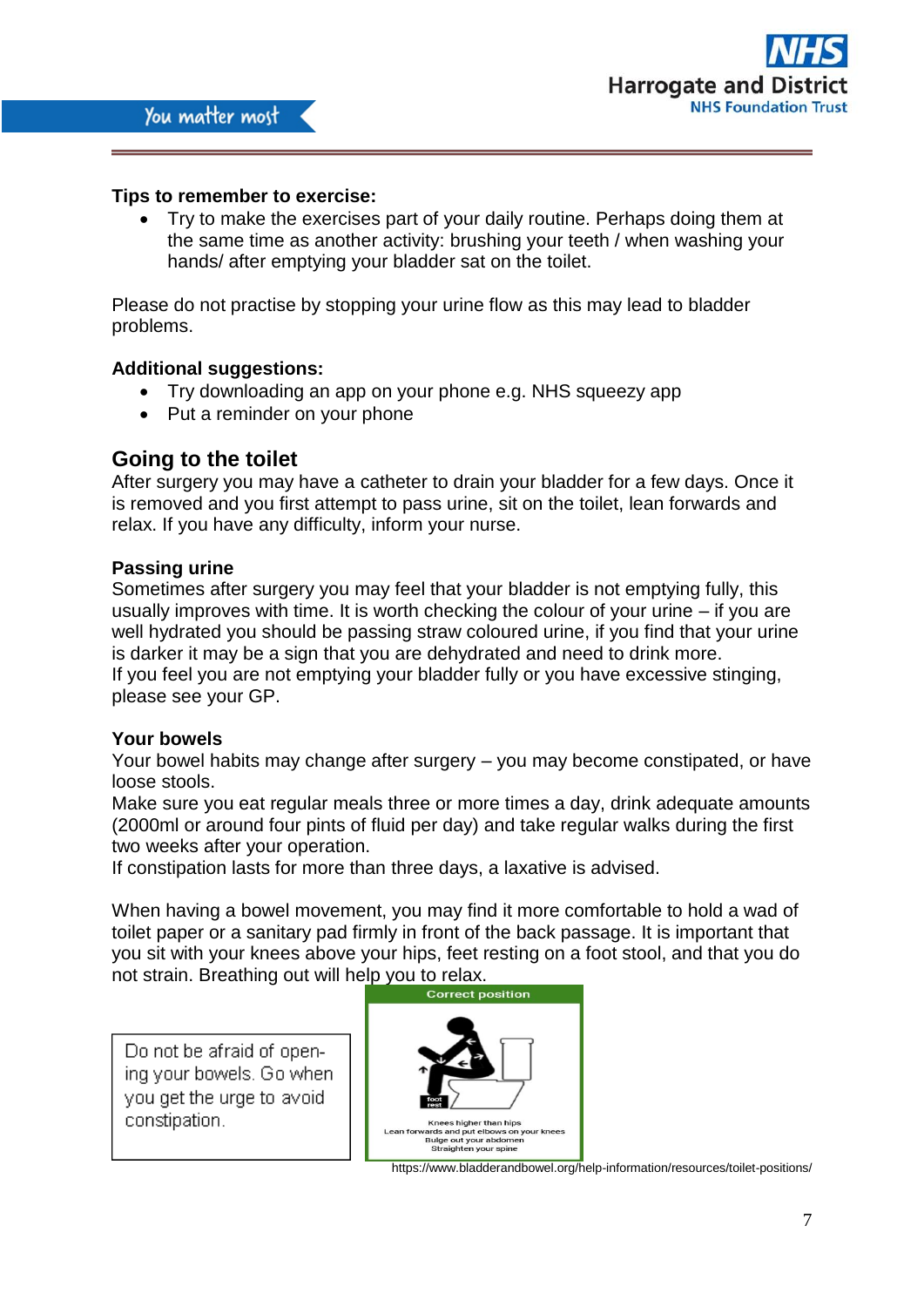

## **As well as keeping up with your exercises remember to listen to your body and rest if you feel you need to:**

- · Week 1–2 you should take it easy but remain active.
- · Week 3–4 you should build up your activities gently.
- · Week 6+ you should be returning to your normal activities.
- · This may vary depending on age, health and your normal activity level.

## **What will happen after I go home?**

Unless otherwise stated you will not need to see your consultant again.

Complications do not happen very often, but it is important that you know what to look out for.

During the first 48 hours after discharge please telephone the ward if you are worried about any of the following.

You will be given the number to call before you leave the ward.

If you cannot contact the ward, please contact your GP.

## **Abdominal pain**

You may experience griping pains caused by trapped wind. If you have severe pain lasting more than one or two hours, or have a fever and feel generally unwell within two weeks of your operation date, you should immediately contact the ward. We may advise you to see your GP.

#### **Your Wound**

It is not unusual for your wound to be slightly red and uncomfortable during the first one to two weeks.

You may shower as normal but avoid using perfumed bath products or talc.

Please see your GP and let the ward know if the wound becomes inflamed, painful or swollen or starts to discharge fluid.

#### **Do I need to continue to take painkillers at home?**

Continue to take your painkillers regularly for the first three to four days then reduce gradually.

#### **When can I start my normal daily activities and exercise?**

Daily activities and light exercise may be resumed as soon as possible. Regular pain relief will enable you to do this.

#### **REST from household chores is essential after an operation**.

Lie down on your bed for at least an hour every day for the first few weeks. Do accept offers of help with the chores. For the first 6 weeks after major surgery minimal lifting is advised.

After 6 weeks you can gradually start to lift but avoid heavy lifting for 3 months. Anything that causes you to strain or requires you to hold your breath is too much. Avoid heavy shopping bags or lifting children.